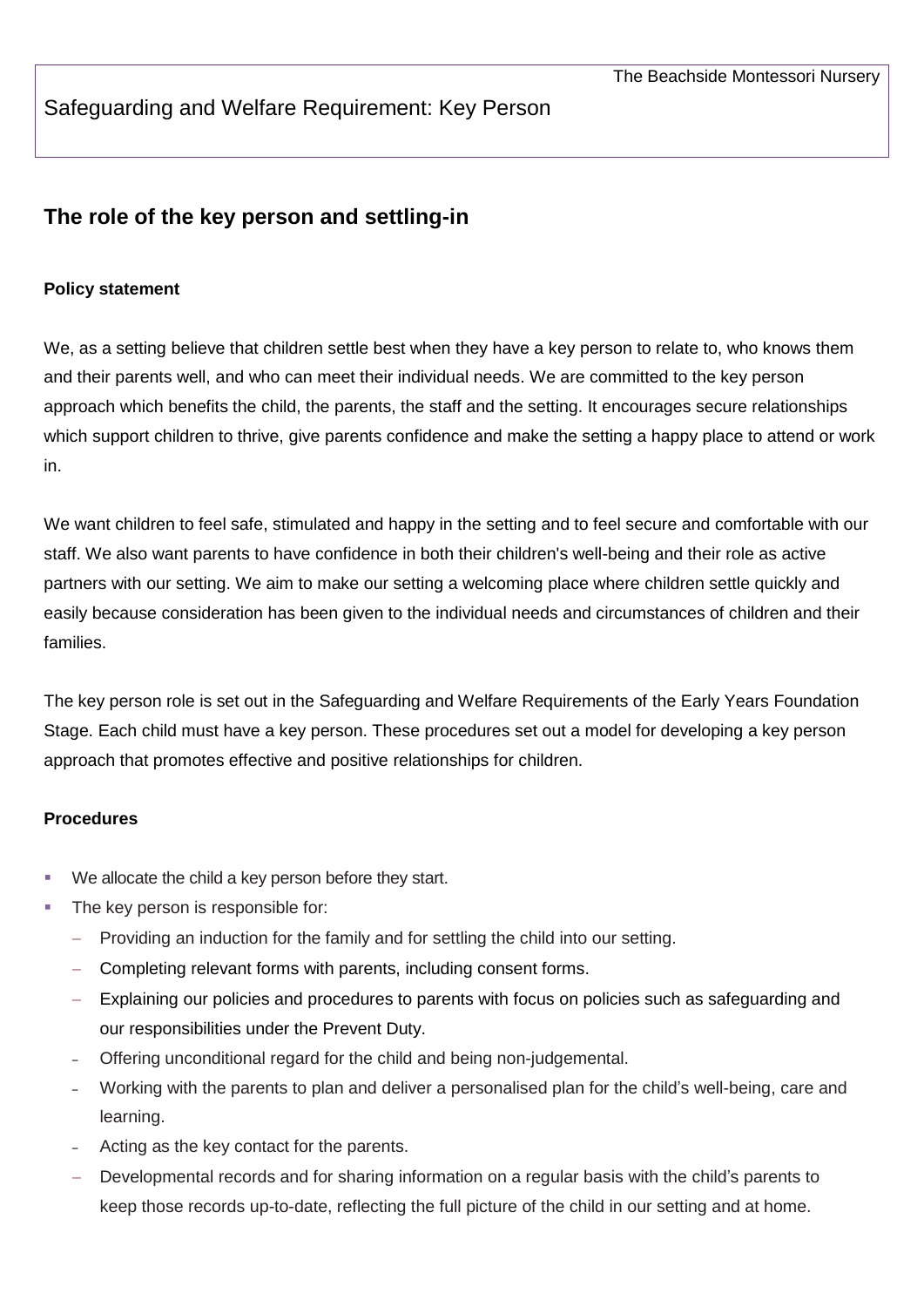- Having links with other carers involved with the child and co-ordinating the sharing of appropriate information about the child's development with those carers.
- ‒ Encouraging positive relationships between children in her/his key group, spending time with them as a group each day.
- We promote the role of the key person as the child's primary carer in our setting, and as the basis for establishing relationships with other adults and children.

## *Settling-in*

- Before a child starts to attend our setting, we use a variety of ways to provide his/her parents with information. These include written information (including our prospectus and policies), displays about activities available within the setting, information days and evenings and individual meetings with parents.
- During the half-term before a child is enrolled, we provide opportunities for the child and his/her parents to visit the setting.
- The key person welcomes and looks after the child and his/her parents at the child's first session and during the settling-in process.
- We use pre-start visits and the first session at which a child attends to explain and complete, with his/her parents, the child's registration records.
- When a child starts to attend, we explain the process of settling-in with his/her parents and jointly decide on the best way to help the child to settle into the setting, e.g. how many settling in sessions they think they may need.
- We have an expectation that the parent, carer or close relative, will stay for most of the session during the first week, gradually taking time away from their child; increasing this time as and when the child is able to cope.
- Younger children will take longer to settle in, as will children who have not previously spent time away from home. Children who have had a period of absence may also need their parent to be on hand to resettle them.
- We judge a child to be settled when they have formed a relationship with their key person; for example, the child looks for the key person when he/she arrives, goes to them for comfort, and seems pleased to be with them. The child is also familiar with where things are and is pleased to see other children and participate in activities.
- When parents leave, we ask them to say goodbye to their child and explain that they will be coming back, and when.
- We recognise that some children will settle more readily than others, but that some children who appear to settle rapidly are not ready to be left. We expect that the parent will honour the commitment to stay for at least the first week, or possibly longer, until their child can stay happily without them.
- Within the first four to six weeks of starting, [we/I] discuss and work with the child's parents to begin to create their child's record of achievement.